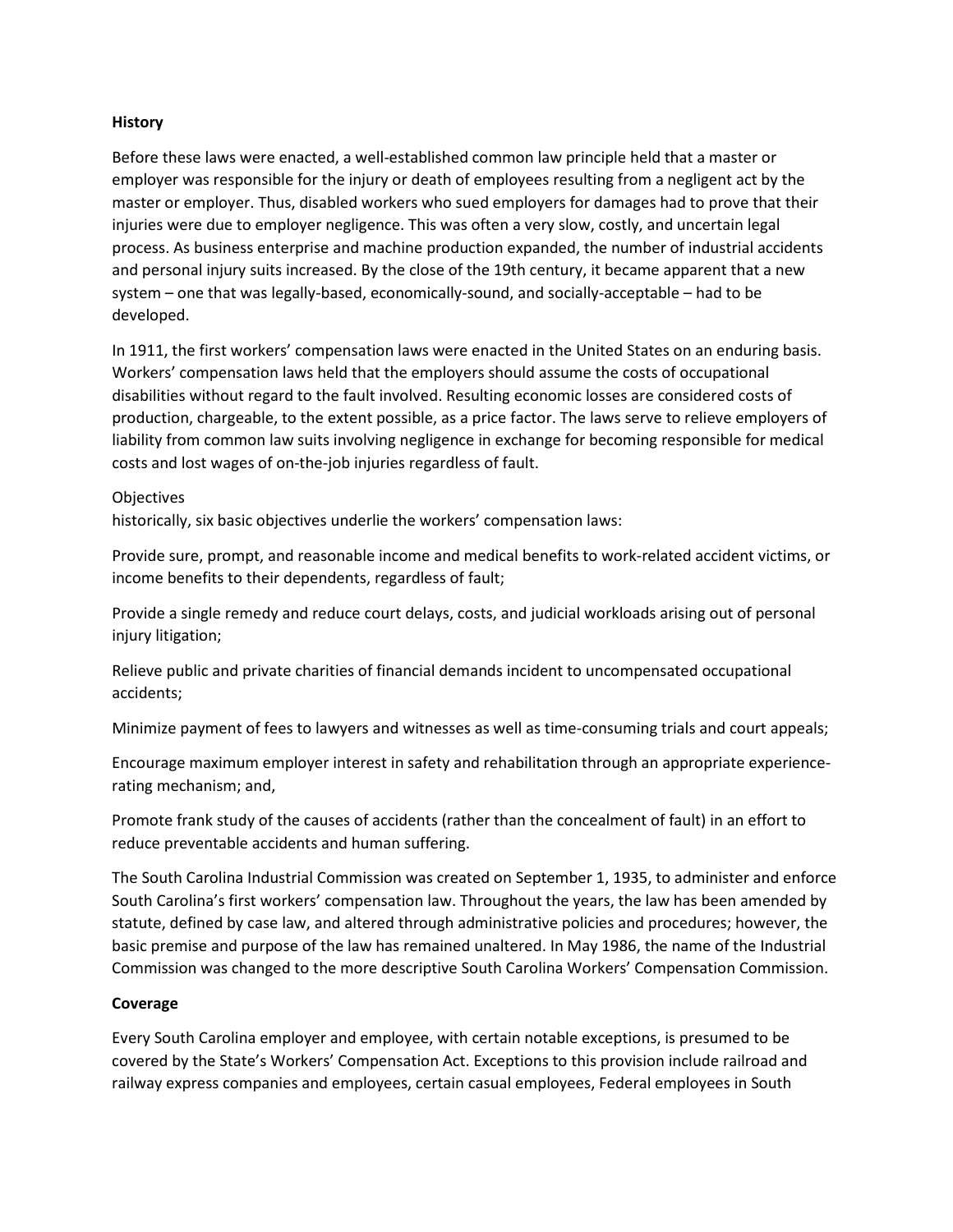Carolina, businesses with less than four employees, agricultural employees, and certain real estate salespersons, and, by election, corporate officers.

Employers covered by the provisions of the Act are required to maintain insurance sufficient for the payment of compensation, or they shall furnish the Commission satisfactory proof of their ability to pay the compensation in the amount and manner due an injured employee. The South Carolina Department of Insurance is responsible for approving rates and classifications for all workers' compensation insurers.

# **Compensation**

An employee may expect compensation for personal injury or death by accident arising out of and in the course of his or her employment. Workers' compensation pays for necessary medical treatment, loss of wages during a period of disability, and compensation for permanent disability or disfigurement. If an employee is injured and unable to work for more than seven days, he or she is eligible to be compensated at the rate of 66 2/3% of the employee's average weekly wage, limited to 100% of the State's average weekly wage as established each year by the South Carolina Employment Security Commission. If the period of total disability exceeds 14 days, the employee is eligible for compensation beginning with the date of the accident.

The maximum award for total disability or death is limited by law to five hundred (500) weeks of compensation. The rate of compensation is determined by the injured employee's average weekly wage and cannot exceed 100% of the state's average weekly wage. The loss of both hands, arms, feet, legs, or vision in both eyes, or a combination of two such losses, constitutes total and permanent disability. In addition, a commissioner can make other disability determinations based on the particular loss or impairment to the whole person.

Amounts of compensation for partial disability or disfigurement are generally established and limited by statute or Commission regulation. Awards are usually made in terms of the number of weeks of compensation to which the employee is entitled based on the extent of the disabling injury.

In South Carolina, the disability or death of an employee resulting from an occupational disease is treated as an injury by accident, and the employee, or in the case of death, the deceased's dependents, may be entitled to compensation. A disease may be recognized as an occupational disease only if it is caused by a hazard recognized as peculiar to a particular trade, process, occupation, or employment as a direct result of continuous exposure to normal working conditions. In addition to occupational diseases, injury from harmful exposures to ionizing radiation is also defined for particular attention under the Workers' Compensation Act.

When an employee is injured on the job, he or she should immediately report the accident to the employer, or the employee may jeopardize the payment of medical fees and other compensation he or she may be entitled to under the Act. In no event should the employee wait more than ninety days from the date of the accident to report it to the employer. Claims for compensation must be made within two years after the accident or the date of death. Failure to comply with the timeliness statutes could negate any possible award or other compensation. Once an employer receives notice of an accident or has knowledge about an accident, the employer, or its representative, has ten (10) days in which to report the accident to the Commission. The Commission monitors the payment of medical treatment and compensation provided by the employer or its insurance carrier to the injured worker.